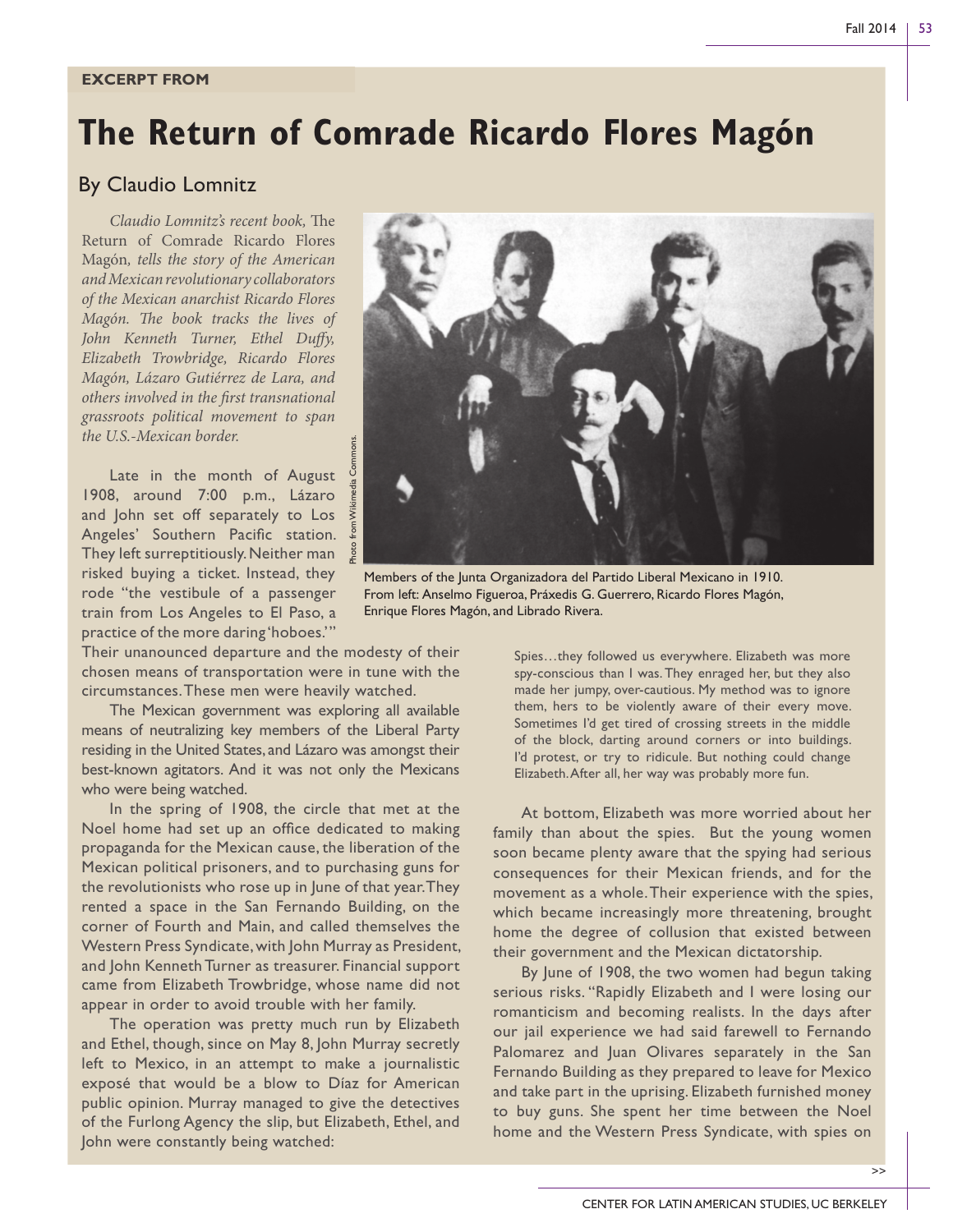her trail, the last ominous letter from her mother in her purse and a vast purpose in her heart."

The activists for the Mexican cause had been under a lot of stress prior to Lázaro and John's departure. On June 25, the very day that John Murray returned from his Mexican trip, the Liberals launched an attack on the border towns of Viesca and Las Vacas, led by Praxedis Guerrero and Francisco Manrique. As in 1906, this attack was meant to trigger a wide-spread revolt. Unlike 1906, though, key members of the Junta — Ricardo, Librado, Manuel, and Antonio — were in prison during both the planning and execution of the revolt. Ethel and Elizabeth played a cameo role in the plot: they had accompanied María Brousse, Ricardo's lover, to a prison visit and helped her smuggle secret instructions to Enrique Flores Magón. These were

later intercepted. Indeed, the Mexican Liberals were deeply infiltrated, their rebellion was expected, and it was easily put down, with Liberals imprisoned and summarily shot in a good number of Mexican towns. Ricardo and his comrades were put in isolation from the outer world at the LA County Jail ("incommunicado"), and the American group had to act on its own, with no consultations with the Junta.

John and Lázaro's trip was a bold attempt to keep the movement alive

despair in the Liberal camp.

politically and to move to the offensive at the level of public opinion and propaganda. John Murray's articles on Mexico for the International Socialist Review, though impressive in some ways, failed to have a substantive impact on public opinion. There was despondency and

This is how Ethel recalled that period:

John Kenneth Turner was doing some hard thinking those days. He spent a lot of time talking to de Lara. Then he consulted Elizabeth. Before long the plan that was to work, and that incidentally would help to shape Mexico's future history, was born. John and de Lara would go to Mexico together. John would present himself as a buyer from a New York firm — as a tobacco buyer in Valle Nacional, a buyer of sisal hemp in Yucatan and Quintana Roo. De Lara would go along as his paid interpreter and guide. Elizabeth agreed to pay all expenses.

Cognizant of the persecution that their movement faced, John and Lázaro's mission was kept completely secret, and it was known only to the closest circle

of collaborators — Ricardo, Antonio, Librado, and Manuel (all in prison), and Ethel, Elizabeth, John Murray, the Noels, the Harrimans, and Hattie Shea, who was Lázaro Gutiérrez de Lara's American-socialist wife. Even so, skipping town quietly was of utmost importance. Lázaro was a wanted man in Mexico, and he needed to enter the country with an assumed identity. So skipping town was a way of giving the slip to the consular spy network.

But there was also a second attraction for "riding the trains." In those days, the image of American freedom had come to be connected with free travel. As historian Frederick Jackson Turner had declared, the colonization of the West was over. There was no more homesteading and no more Indian wars. The

Photo courtesy of the Bancroft Library.

John Kenneth Turner and his wife, the former Ethel Duffy, 1905.

lawlessness of the "Wild West" had given way to development, the power of the Trusts, and the rule of law.

But, there was still some freedom left in the American West, and it was expressed, at least in part, in freedom of movement. Intense union activity occurred alongside vast labor migrations, not only because of the tremendous influx of migrants from abroad, but also because of the way in which people hopped

between jobs. In such a context, "riding the trains" came to stand for a kind of freedom. Many veterans of the Spanish American War rode the trains as hobos, looking for a new life after having seen the wider world. So too did the radicals of the IWW and the Western Federation of Miners, looking for brighter prospects. They rode the rails to flee the site of a strike, to look for new opportunities, or simply for the adventure. Mexican immigrants too learned to ride the trains, as soon as they gained confidence in their new lives as American workers.

Indeed, this image of freedom and self-reliance had become as important for Mexican members of the Liberal Party as it was for the true-blue American hobo. So, for instance, in her portrait of the Mayo Indian radical Fernando Palomares, Ethel emphasized precisely this aspect:

Sometimes he was a worker and sometimes a vagrant. He picked cotton in Texas near Austin. He went from Dallas to Shawnee, Oklahoma, still spreading the "powder"